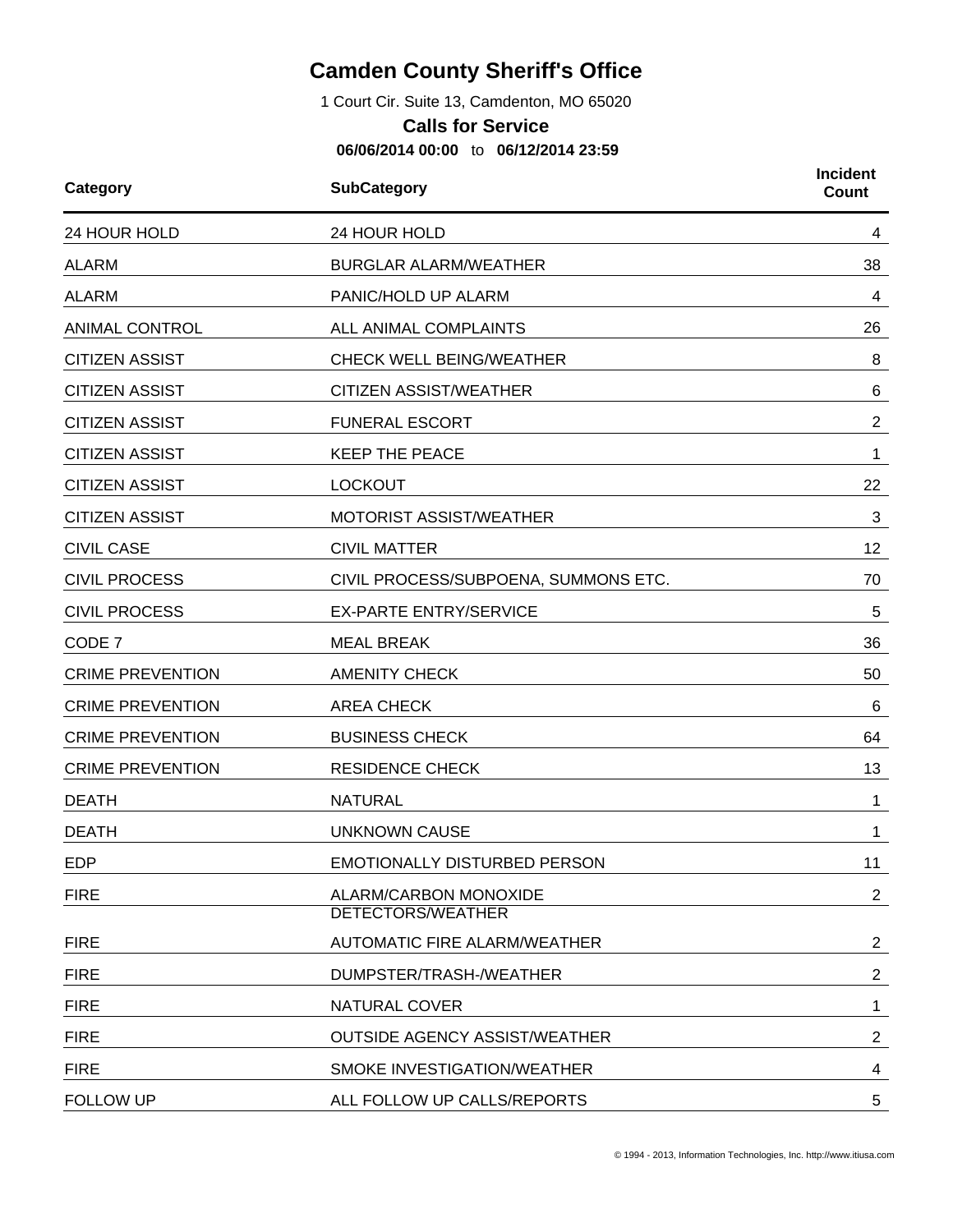| Category                     | <b>SubCategory</b>                    | <b>Incident</b><br><b>Count</b> |
|------------------------------|---------------------------------------|---------------------------------|
| <b>JUVENILE</b>              | JUVENILE CALLS/COMPLAINTS             | 8                               |
| <b>MEDICAL</b>               | <b>EMERGENCY CONDITION/WEATHER</b>    | 53                              |
| <b>MEDICAL</b>               | NON-EMERGENCY CONDITION/WEATHER       | 1                               |
| <b>MISC</b>                  | NON-INCIDENTS/TRAINING/REPORT WRITING | 25                              |
| <b>MISSING PERSONS</b>       | MISSING ADULTS/WEATHER                | 1                               |
| <b>MVA</b>                   | <b>INJURY/WEATHER</b>                 | 9                               |
| <b>MVA</b>                   | NON-INJURY/WEATHER                    | 14                              |
| <b>NOISE COMPLAINT</b>       | <b>ALL TYPES</b>                      | 13                              |
| <b>OUTSIDE AGENCY ASSIST</b> | ASSISTING OTHER AGENCIES              | 14                              |
| <b>OUTSIDE AGENCY ASSIST</b> | <b>DFS INVEST ASSIST</b>              | 3                               |
| <b>PERSONS</b>               | <b>ASSAULT</b>                        | $\overline{2}$                  |
| <b>PERSONS</b>               | <b>DISTURBANCE</b>                    | 10                              |
| <b>PERSONS</b>               | DOMESTIC VIOLENCE CALLS               | 14                              |
| <b>PERSONS</b>               | <b>EX-PARTE VIOLATIONS</b>            | $\overline{2}$                  |
| <b>PERSONS</b>               | <b>HARRASMENT</b>                     | $\overline{7}$                  |
| <b>PERSONS</b>               | PEDESTRIAN CHECK                      | 5                               |
| <b>PRISONER</b>              | <b>TRANSPORT</b>                      | 10                              |
| PROPERTY CRIMES              | <b>BURGLARY</b>                       | $\overline{c}$                  |
| PROPERTY CRIMES              | LARCENY/STEALING                      | 29                              |
| <b>PROPERTY CRIMES</b>       | <b>LOST/RECOVERED ITEMS</b>           | 5                               |
| PROPERTY CRIMES              | PROPERTY DAMAGE                       | 16                              |
| PROPERTY CRIMES              | <b>TRESPASSING</b>                    | $\overline{2}$                  |
| <b>SECURITY DETAIL</b>       | <b>SECURITY DETAIL</b>                | 2                               |
| <b>SPECIAL DETAIL</b>        | <b>SPECIAL DETAIL</b>                 | 8                               |
| <b>SUSPICIOUS ACTIVITY</b>   | <b>ALL TYPES</b>                      | 48                              |
| <b>TRAFFIC</b>               | ABANDONED VEHICLES/WEATHER            | 2                               |
| <b>TRAFFIC</b>               | <b>C&amp;I DRIVING COMPLAINTS</b>     | 21                              |
| <b>TRAFFIC</b>               | ROAD HAZARD/BLOCKED-/WEATHER          | 15                              |
| <b>TRAFFIC</b>               | <b>TRAFFIC STOPS</b>                  | 92                              |
| <b>UTILITIES</b>             | UTILITIES/WEATHER                     | 1                               |
| <b>VEHICLE</b>               | <b>CHECK/WEATHER</b>                  | 5                               |
| <b>VEHICLE</b>               | REPO/TOWED BY PROPERTY OWNER          | 1                               |